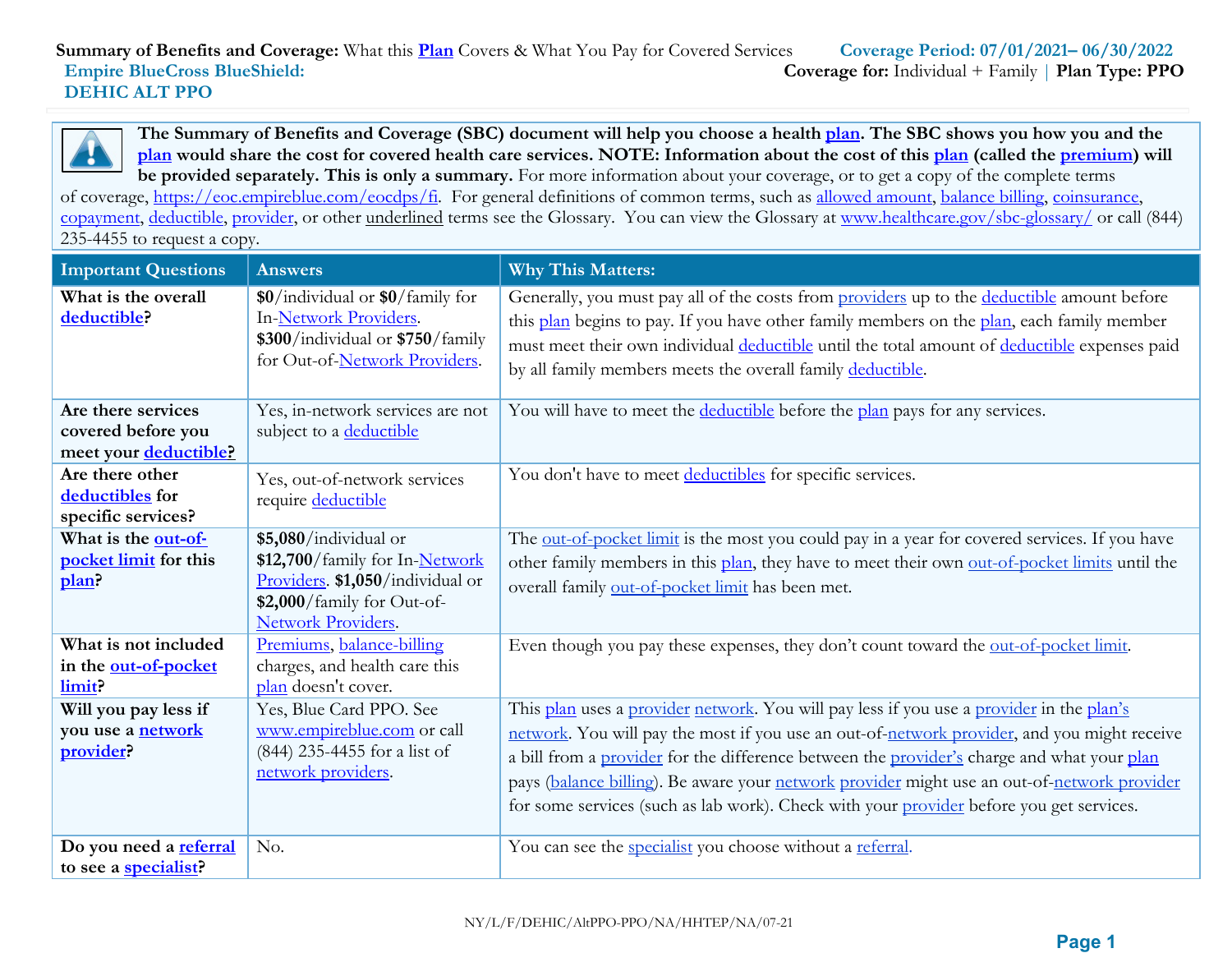All **[copayment](https://www.healthcare.gov/sbc-glossary/)** and **[coinsurance](https://www.healthcare.gov/sbc-glossary/)** costs shown in this chart are after your **[deductible](https://www.healthcare.gov/sbc-glossary/)** has been met, if a **[deductible](https://www.healthcare.gov/sbc-glossary/)** applies.  $\blacktriangle$ 

| Common                                                                                                                                                                | What You Will Pay                                   |                                                                                              |                                                           | Limitations, Exceptions, &                                                                                                                                            |  |
|-----------------------------------------------------------------------------------------------------------------------------------------------------------------------|-----------------------------------------------------|----------------------------------------------------------------------------------------------|-----------------------------------------------------------|-----------------------------------------------------------------------------------------------------------------------------------------------------------------------|--|
| <b>Medical Event</b>                                                                                                                                                  | <b>Services You May Need</b>                        | <b>In-Network Provider</b><br>(You will pay the least)                                       | <b>Out-of-Network Provider</b><br>(You will pay the most) | <b>Other Important Information</b>                                                                                                                                    |  |
|                                                                                                                                                                       | Primary care visit to treat an<br>injury or illness | \$15/visit                                                                                   | Deductible / 30% coinsurance                              | ---------none--------                                                                                                                                                 |  |
| If you visit a                                                                                                                                                        | Specialist visit                                    | \$15/visit                                                                                   | Deductible / 30% coinsurance                              | ---------none--------                                                                                                                                                 |  |
| health care<br>provider's office<br>or clinic                                                                                                                         | <u>Preventive care/screening/</u><br>immunization   | No charge                                                                                    | Deductible / 30% coinsurance                              | You may have to pay for services<br>that aren't preventive. Ask your<br>provider if the services needed are<br>preventive. Then check what your<br>plan will pay for. |  |
| If you have a test                                                                                                                                                    | Diagnostic test (x-ray, blood<br>work)              | No charge                                                                                    | Deductible / 30% coinsurance                              | ---------none--------                                                                                                                                                 |  |
|                                                                                                                                                                       | Imaging (CT/PET scans, MRIs)                        | No charge                                                                                    | Deductible / 30% coinsurance                              | Prior Authorization Required                                                                                                                                          |  |
| If you need drugs                                                                                                                                                     | <b>Typically Generic</b>                            | \$5/prescription (retail) and<br>\$5/prescription (home<br>delivery)                         | Not covered                                               | $Retail - 1$ copay required for up to<br>a 30-day supply                                                                                                              |  |
| to treat your<br>illness or<br>condition<br>More information<br>about <b>prescription</b><br>drug coverage is<br>available at<br>www.empireblue.co<br>$\underline{m}$ | Typically Preferred / Brand                         | \$5/prescription plus<br>ancillary charge for<br>multisource brand(retail<br>and Mail order) | Not covered                                               | Mail Order has the same<br>copayments as retail, but only two<br>copayments are required for a 90-<br>day supply. If you are taking a                                 |  |
|                                                                                                                                                                       | Typically Non-Preferred /<br><b>Specialty Drugs</b> | \$5/prescription plus<br>ancillary charge for<br>multisource brand(retail<br>and Mail order) | Not covered                                               | Maintenance Medication, you are<br>required to use the designated<br>mail order service through our<br>Pharmacy Benefits Manager.                                     |  |
| National                                                                                                                                                              | Typically <b>Specialty</b> (brand and<br>generic)   | \$20/prescription for single<br>source brand(retail and<br>Mail order)                       | Not covered<br>required                                   | Prior Authorization may be                                                                                                                                            |  |
| If you have                                                                                                                                                           | Facility fee (e.g., ambulatory<br>surgery center)   | No charge                                                                                    | Deductible / 30% coinsurance                              | ---------none-------                                                                                                                                                  |  |
| outpatient surgery                                                                                                                                                    | Physician/surgeon fees                              | No charge                                                                                    | Deductible / 30% coinsurance                              | Penalty applied if precertification<br>is not obtained                                                                                                                |  |
| If you need                                                                                                                                                           | <b>Emergency room care</b>                          | \$35/visit                                                                                   | Covered as In-Network                                     | Copay waived if admitted within<br>24 hours.                                                                                                                          |  |
| immediate<br>medical attention                                                                                                                                        | <b>Emergency medical</b><br>transportation          | No charge                                                                                    | Covered as In-Network                                     | --------none--------                                                                                                                                                  |  |
|                                                                                                                                                                       | <u>Urgent</u> care                                  | \$15/visit                                                                                   | \$15/visit                                                | ---------none--------                                                                                                                                                 |  |

\* For more information about limitations and exceptions, see **plan** or policy document at [https://eoc.empireblue.com/eocdps/fi.](https://eoc.empireblue.com/eocdps/fi)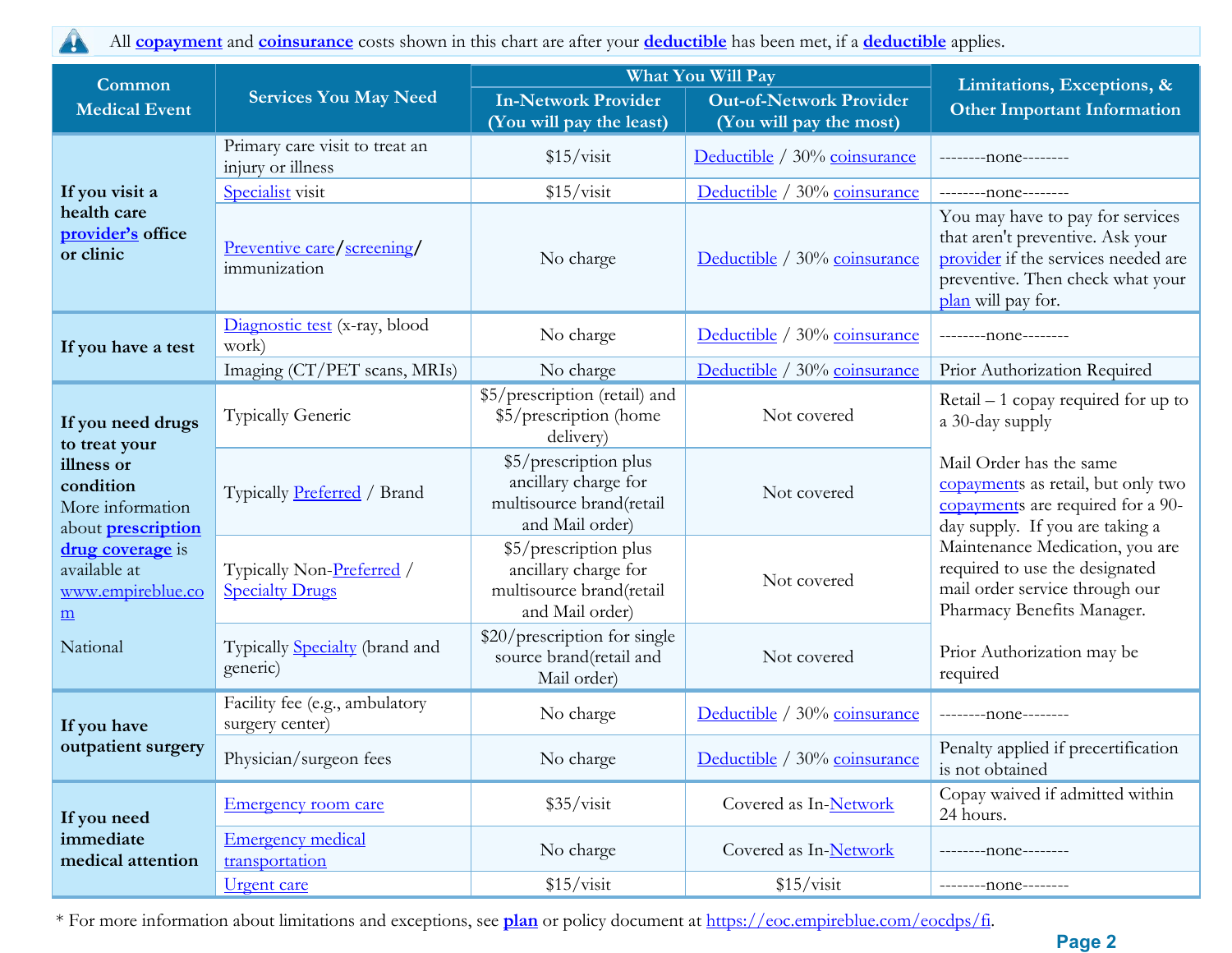| Common                                                              |                                                                                                                                                                                                                                                                                                                                                                                                                    |                                                                  | What You Will Pay                                                                                | Limitations, Exceptions, &<br><b>Other Important Information</b>                                                                                                 |  |
|---------------------------------------------------------------------|--------------------------------------------------------------------------------------------------------------------------------------------------------------------------------------------------------------------------------------------------------------------------------------------------------------------------------------------------------------------------------------------------------------------|------------------------------------------------------------------|--------------------------------------------------------------------------------------------------|------------------------------------------------------------------------------------------------------------------------------------------------------------------|--|
| <b>Medical Event</b>                                                | <b>Services You May Need</b>                                                                                                                                                                                                                                                                                                                                                                                       | <b>In-Network Provider</b><br>(You will pay the least)           | <b>Out-of-Network Provider</b><br>(You will pay the most)                                        |                                                                                                                                                                  |  |
| If you have a                                                       | Facility fee (e.g., hospital room)                                                                                                                                                                                                                                                                                                                                                                                 | No charge                                                        | Deductible / 30% coinsurance                                                                     | Penalty applied if precertification<br>is not obtained.                                                                                                          |  |
| hospital stay                                                       | Physician/surgeon fees                                                                                                                                                                                                                                                                                                                                                                                             | No charge                                                        | Deductible / 30% coinsurance                                                                     | Penalty applied if precertification<br>is not obtained.                                                                                                          |  |
| If you need<br>mental health,<br>behavioral health,<br>or substance | Outpatient services                                                                                                                                                                                                                                                                                                                                                                                                | Office Visit<br>\$15/visit<br>Other Outpatient<br>No charge      | Office Visit<br>Deductible / 30% coinsurance<br>Other Outpatient<br>Deductible / 30% coinsurance | Office Visit<br>Penalty applied if precertification<br>is not obtained<br>Other Outpatient<br>Penalty applied if precertification<br>is not obtained             |  |
| abuse services                                                      | Inpatient services                                                                                                                                                                                                                                                                                                                                                                                                 | No charge                                                        | Deductible / 30% coinsurance                                                                     | Penalty applied if precertification<br>is not obtained                                                                                                           |  |
|                                                                     | Office visits                                                                                                                                                                                                                                                                                                                                                                                                      | No charge, \$15/visit first 1<br>V <sub>1</sub> S <sub>1</sub> t | Deductible / 30% coinsurance                                                                     | Penalty applied if precertification<br>is not obtained. Maternity care<br>may include tests and services<br>described elsewhere in the SBC<br>(i.e. ultrasound). |  |
| If you are<br>pregnant                                              | Childbirth/delivery professional<br>services                                                                                                                                                                                                                                                                                                                                                                       | No charge                                                        | Deductible / 30% coinsurance                                                                     |                                                                                                                                                                  |  |
|                                                                     | Childbirth/delivery facility<br>services                                                                                                                                                                                                                                                                                                                                                                           | No charge                                                        | Deductible / 30% coinsurance                                                                     |                                                                                                                                                                  |  |
|                                                                     | Home health care                                                                                                                                                                                                                                                                                                                                                                                                   | No charge                                                        | 30% coinsurance deductible<br>does not apply                                                     | 365 visits/benefit period.                                                                                                                                       |  |
|                                                                     | Rehabilitation services                                                                                                                                                                                                                                                                                                                                                                                            | \$15/visit                                                       | Not covered                                                                                      | *See Therapy Services section                                                                                                                                    |  |
| If you need help                                                    | <b>Habilitation services</b><br>\$15/visit<br>Not covered<br>Skilled nursing care<br>No charge<br>Not covered<br>Durable medical equipment<br>No charge<br>Not covered<br>Hospice services<br>No charge<br>Not covered<br>\$30 allowance<br>Children's eye exam<br>\$5 copay<br>Allowance/copay (see<br>Children's glasses<br>limitations & exceptions<br>allowance<br>for detail)<br>\$75 contact lense allowance |                                                                  |                                                                                                  |                                                                                                                                                                  |  |
| recovering or have<br>other special                                 | required                                                                                                                                                                                                                                                                                                                                                                                                           | 365 days limit/benefit period for<br>In-Network Providers.       |                                                                                                  |                                                                                                                                                                  |  |
| health needs                                                        |                                                                                                                                                                                                                                                                                                                                                                                                                    |                                                                  |                                                                                                  | *See Durable Medical Equipment<br>Section. Precertification may be                                                                                               |  |
|                                                                     |                                                                                                                                                                                                                                                                                                                                                                                                                    |                                                                  |                                                                                                  | 210 days limit/lifetime for In-<br>Network Providers.                                                                                                            |  |
|                                                                     |                                                                                                                                                                                                                                                                                                                                                                                                                    |                                                                  |                                                                                                  |                                                                                                                                                                  |  |
| If your child<br>needs dental or<br>eye care                        |                                                                                                                                                                                                                                                                                                                                                                                                                    |                                                                  | \$64 frame allowance<br>\$25-\$45 eyeglass lense                                                 | *See Vision Services section                                                                                                                                     |  |
|                                                                     |                                                                                                                                                                                                                                                                                                                                                                                                                    |                                                                  |                                                                                                  |                                                                                                                                                                  |  |

\* For more information about limitations and exceptions, see **plan** or policy document at [https://eoc.empireblue.com/eocdps/fi.](https://eoc.empireblue.com/eocdps/fi)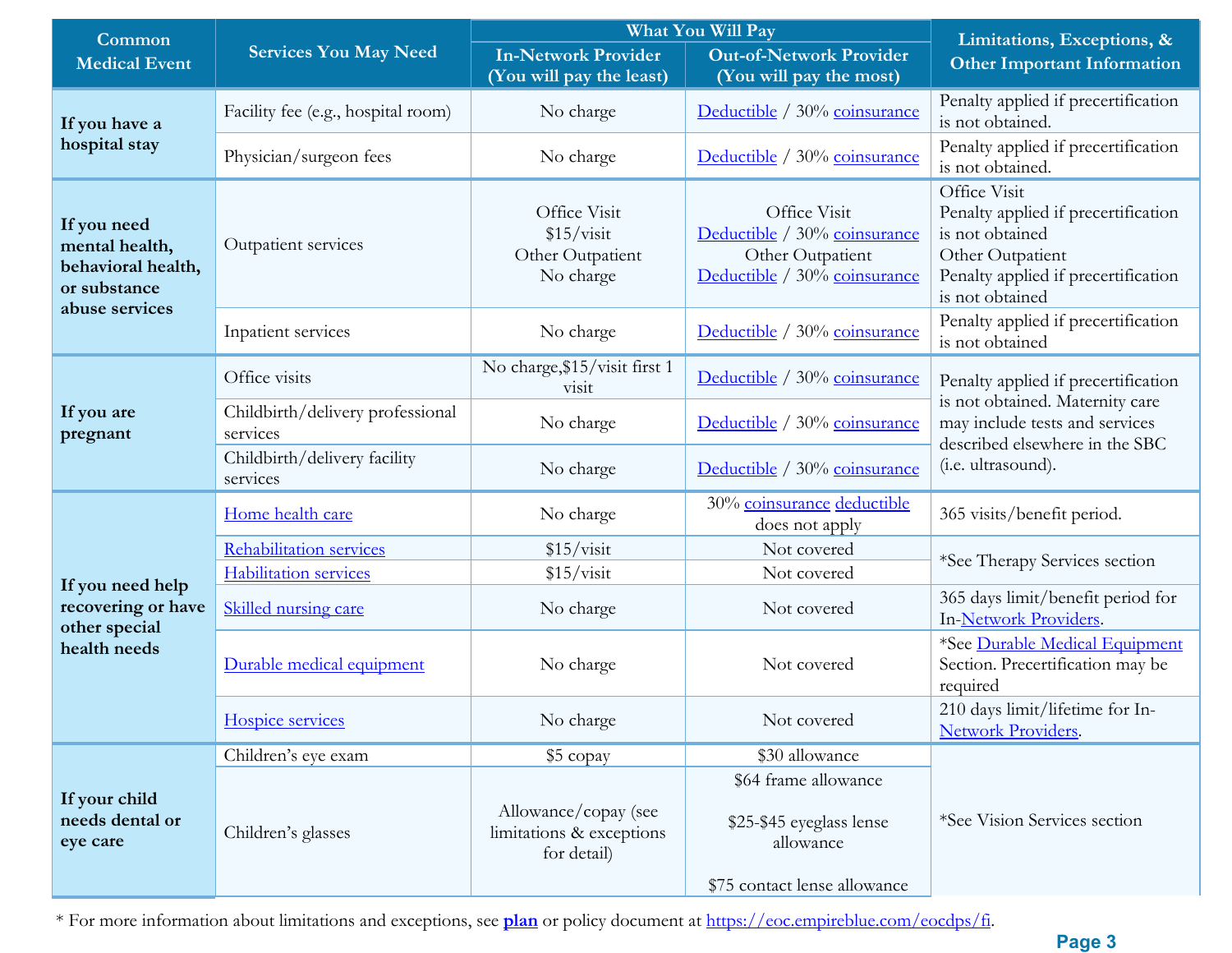| <b>Common</b><br><b>Medical Event</b> | <b>Services You May Need</b> | What You Will Pay                                      | Limitations, Exceptions, &                                |                                    |
|---------------------------------------|------------------------------|--------------------------------------------------------|-----------------------------------------------------------|------------------------------------|
|                                       |                              | <b>In-Network Provider</b><br>(You will pay the least) | <b>Out-of-Network Provider</b><br>(You will pay the most) | <b>Other Important Information</b> |
|                                       | Children's dental check-up   | Not covered                                            | Not covered                                               | *See Dental Services section       |

| <b>Excluded Services &amp; Other Covered Services:</b>                                                                                |                                                                                 |                      |  |  |  |
|---------------------------------------------------------------------------------------------------------------------------------------|---------------------------------------------------------------------------------|----------------------|--|--|--|
| Services Your Plan Generally Does NOT Cover (Check your policy or plan document for more information and a list of any other excluded |                                                                                 |                      |  |  |  |
| services.)                                                                                                                            |                                                                                 |                      |  |  |  |
| Cosmetic surgery                                                                                                                      | Dental care (adult)                                                             | Dental Check-up      |  |  |  |
| Hearing aids                                                                                                                          | Long-term care                                                                  | Private-duty nursing |  |  |  |
| Routine foot care unless you have been<br>diagnosed with diabetes.                                                                    | Weight loss programs                                                            |                      |  |  |  |
|                                                                                                                                       |                                                                                 |                      |  |  |  |
| Other Covered Services (Limitations may apply to these services. This isn't a complete list. Please see your plan document.)          |                                                                                 |                      |  |  |  |
| Acupuncture                                                                                                                           | <b>Bariatric Surgery</b>                                                        | Chiropractic care    |  |  |  |
| <b>Infertility Treatment</b>                                                                                                          | Most coverage provided outside the United<br>States. See www.bcbsglobalcore.com |                      |  |  |  |

Your Rights to Continue Coverage: There are agencies that can help if you want to continue your coverage after it ends. The contact information for those agencies is: New York State Department of Financial Services, One State Street, New York, NY 10004-1511, (800) 342-3736, (212) 480-6400, (518) 474-6600. Department of Labor, Employee Benefits Security Administration, (866) 444-EBSA (3272), [www.dol.gov/ebsa/healthreform.](http://www.dol.gov/ebsa/healthreform) Other coverage options may be available to you too, including buying individual insurance coverage through the Health Insurance Marketplace. For more information about the Marketplace, visit [www.HealthCare.gov](http://www.healthcare.gov/) or call 1-800-318-2596.

Your Grievance and Appeals Rights: There are agencies that can help if you have a complaint against your [plan](https://www.healthcare.gov/sbc-glossary/) for a denial of a [claim.](https://www.healthcare.gov/sbc-glossary/) This complaint is called a grievance or appeal. For more information about your rights, look at the explanation of benefits you will receive for that medical claim. Your plan documents also provide complete information to submit a claim, appeal, or a grievance for any reason to your plan. For more information about your rights, this notice, or assistance, contact:

ATTN: Grievances and Appeals, P.O. Box 1407, Church Street Station, New York, NY 10008-1407

Department of Labor, Employee Benefits Security Administration, (866) 444-EBSA (3272), [www.dol.gov/ebsa/healthreform](http://www.dol.gov/ebsa/healthreform)

New York State Department of Financial Services, One State Street, New York, NY 10004-1511, (800) 342-3736, (212) 480-6400, (518) 474-6600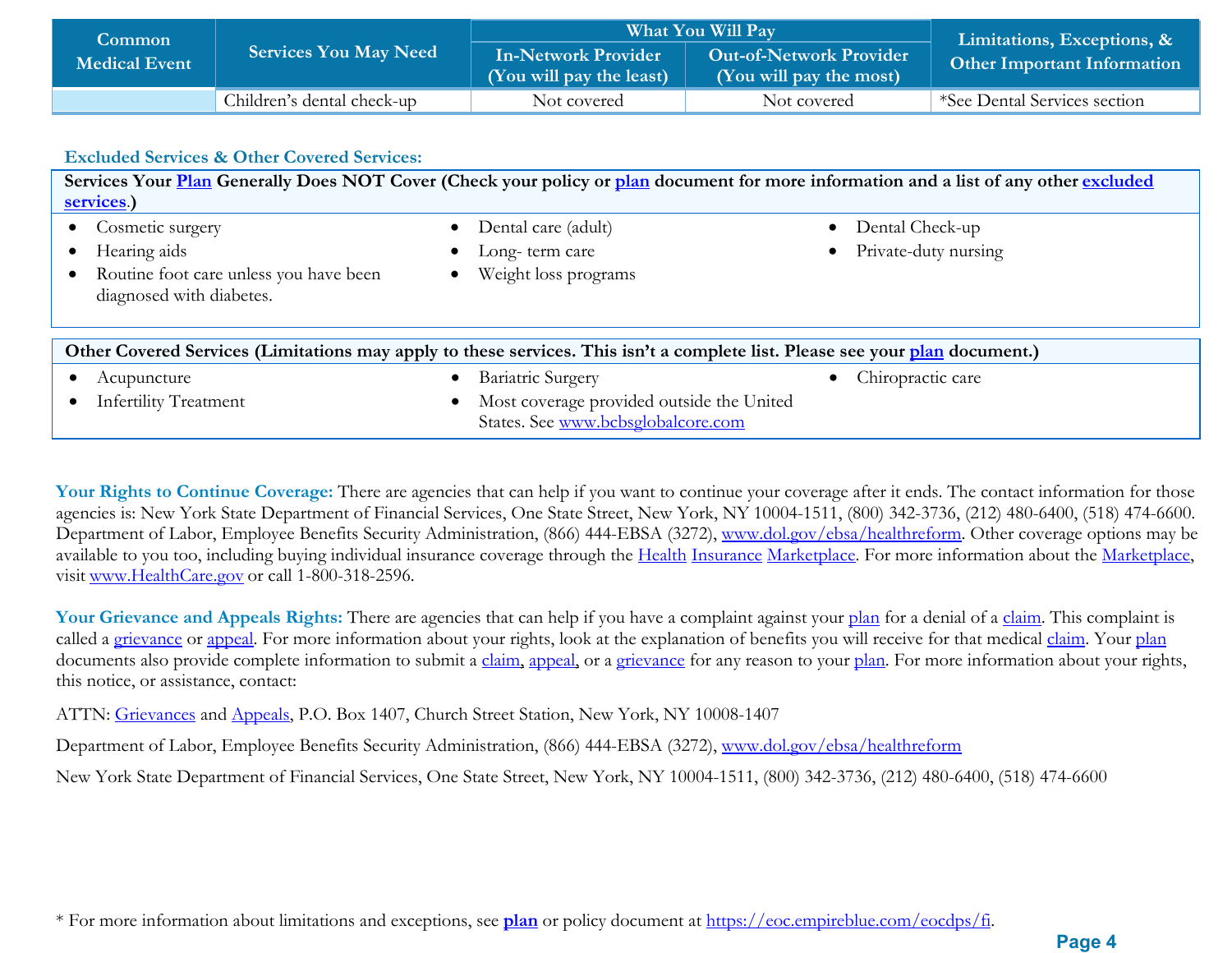### **Does this plan provide Minimum Essential Coverage? Yes**

Minimum Essential Coverage generally includes plans, health insurance available through the Marketplace or other individual market policies, Medicare, Medicaid, CHIP, TRICARE, and certain other coverage. If you are eligible for certain types of Minimum Essential Coverage, you may not be eligible for the premium tax credit.

#### **Does this plan meet the Minimum Value Standards? Yes**

If your plan doesn't meet the Minimum Value Standards, you may be eligible for a premium tax credit to help you pay for a plan through the Marketplace.

To see examples of how this plan might cover costs for a sample medical situation, see the next section. -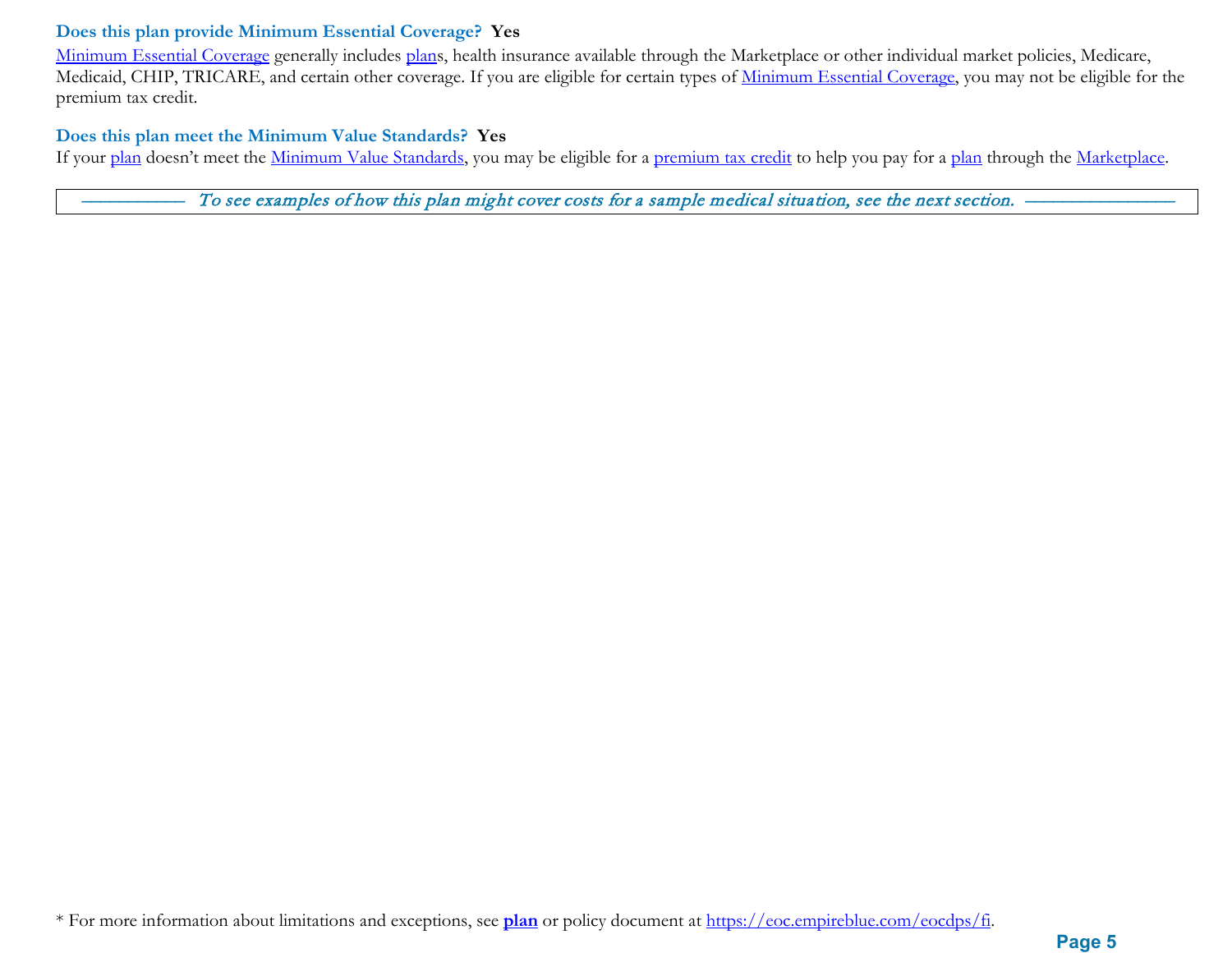### **About these Coverage Examples:**



**This is not a cost estimator.** Treatments shown are just examples of how this plan might cover medical care. Your actual costs will be different depending on the actual care you receive, the prices your providers charge, and many other factors. Focus on the cost sharing amounts (deductibles, copayments and coinsurance) and excluded services under the plan. Use this information to compare the portion of costs you might pay under different health plans. Please note these coverage examples are based on self-only coverage.

| Peg is Having a Baby<br>(9 months of in-network pre-natal care and a<br>hospital delivery)       |       |
|--------------------------------------------------------------------------------------------------|-------|
| The plan's overall deductible                                                                    | \$0   |
| Specialist copayment                                                                             | \$15  |
| Hospital (facility) <i>coinsurance</i>                                                           | $0\%$ |
| Other <i>coinsurance</i>                                                                         | $0\%$ |
| This EXAMPLE event includes services<br>like:<br><b>Specialist</b> office visits (prenatal care) |       |

Childbirth/Delivery Professional Services Childbirth/Delivery Facility Services **Diagnostic tests** (*ultrasounds and blood work)* **Specialist** visit *(anesthesia)*

| <b>Total Example Cost</b>                  | \$12,700 |  |  |
|--------------------------------------------|----------|--|--|
| In this example, Peg would pay:            |          |  |  |
| <b>Cost Sharing</b>                        |          |  |  |
| <b>Deductibles</b>                         |          |  |  |
| <b>Copayments</b>                          | \$10     |  |  |
| Coinsurance                                |          |  |  |
| $W/L_{\alpha t}$ is $\mu^{2}$ as using $J$ |          |  |  |

**The total Peg would pay is \$70** 

| Managing Joe's Type 2 Diabetes<br>(a year of routine in-network care of a well-<br>controlled condition) |
|----------------------------------------------------------------------------------------------------------|
|                                                                                                          |

- $\blacksquare$  The <u>plan's</u> overall <u>deductible</u> **\$0 [Specialist](https://www.healthcare.gov/sbc-glossary/)** copayment **\$15 [Specialist](https://www.healthcare.gov/sbc-glossary/)** copayment **\$15 [Specialist](https://www.healthcare.gov/sbc-glossary/)** copayment **\$15 Hospital (facility)** *coinsurance* **0%**
- **Other** coinsurance **0% Other** coinsurance **0% Other** coinsurance **0%**

### **This EXAMPLE event includes services like: Primary care physician** office visits (*including disease education)* **Diagnostic tests** *(blood work)* **Prescription drugs Durable medical equipment** *(glucose meter)*

#### In this example, Joe would pay:

| <b>Cost Sharing</b> |       | <b>Cost Sharing</b>        |       | <b>Cost Sharing</b>        |
|---------------------|-------|----------------------------|-------|----------------------------|
|                     | $\$0$ | <b>Deductibles</b>         | $\$0$ | <b>Deductibles</b>         |
|                     | \$10  | <b>Copayments</b>          | \$500 | <b>Copayments</b>          |
|                     | $\$0$ | <b>Coinsurance</b>         | $\$0$ | <b>Coinsurance</b>         |
| What isn't covered  |       | What isn't covered         |       | What isn't covered         |
| ions                | \$60  | Limits or exclusions       | \$20  | Limits or exclusions       |
| vould pay is        | \$70  | The total Joe would pay is | \$520 | The total Mia would pay is |

# **Mia's Simple Fracture** (in-network emergency room visit and follow up care)

| The plan's overall deductible          | \$0   |
|----------------------------------------|-------|
| Specialist copayment                   | \$15  |
| Hospital (facility) <i>coinsurance</i> | $0\%$ |
| Other coinsurance                      | $0\%$ |

#### **This EXAMPLE event includes services like:**

**Emergency room care** *(including medical supplies)* **Diagnostic test** *(x-ray)* **Durable medical equipment** *(crutches)* **Rehabilitation services** *(physical therapy)*

| <b>Total Example Cost</b>      | \$12,700 | <b>Total Example Cost</b>       | \$5,600 | <b>Total Example Cost</b>       | \$2,800 |
|--------------------------------|----------|---------------------------------|---------|---------------------------------|---------|
| n this example, Peg would pay: |          | In this example, Joe would pay: |         | In this example, Mia would pay: |         |
| <b>Cost Sharing</b>            |          | <b>Cost Sharing</b>             |         | <b>Cost Sharing</b>             |         |
| <b>Deductibles</b>             | \$0      | <b>Deductibles</b>              | \$0     | <b>Deductibles</b>              | \$0     |
| <b>Copayments</b>              | \$10     | <b>Copayments</b>               | \$500   | <b>Copayments</b>               | \$100   |
| <b>Coinsurance</b>             | \$0      | <b>Coinsurance</b>              | \$0     | Coinsurance                     | \$0     |
| What isn't covered             |          | What isn't covered              |         | What isn't covered              |         |
| Limits or exclusions           | \$60     | Limits or exclusions            | \$20    | Limits or exclusions            | \$0     |
| The total Peg would pay is     | \$70     | The total Joe would pay is      | \$520   | The total Mia would pay is      | \$100   |

The **plan** would be responsible for the other costs of these EXAMPLE covered services.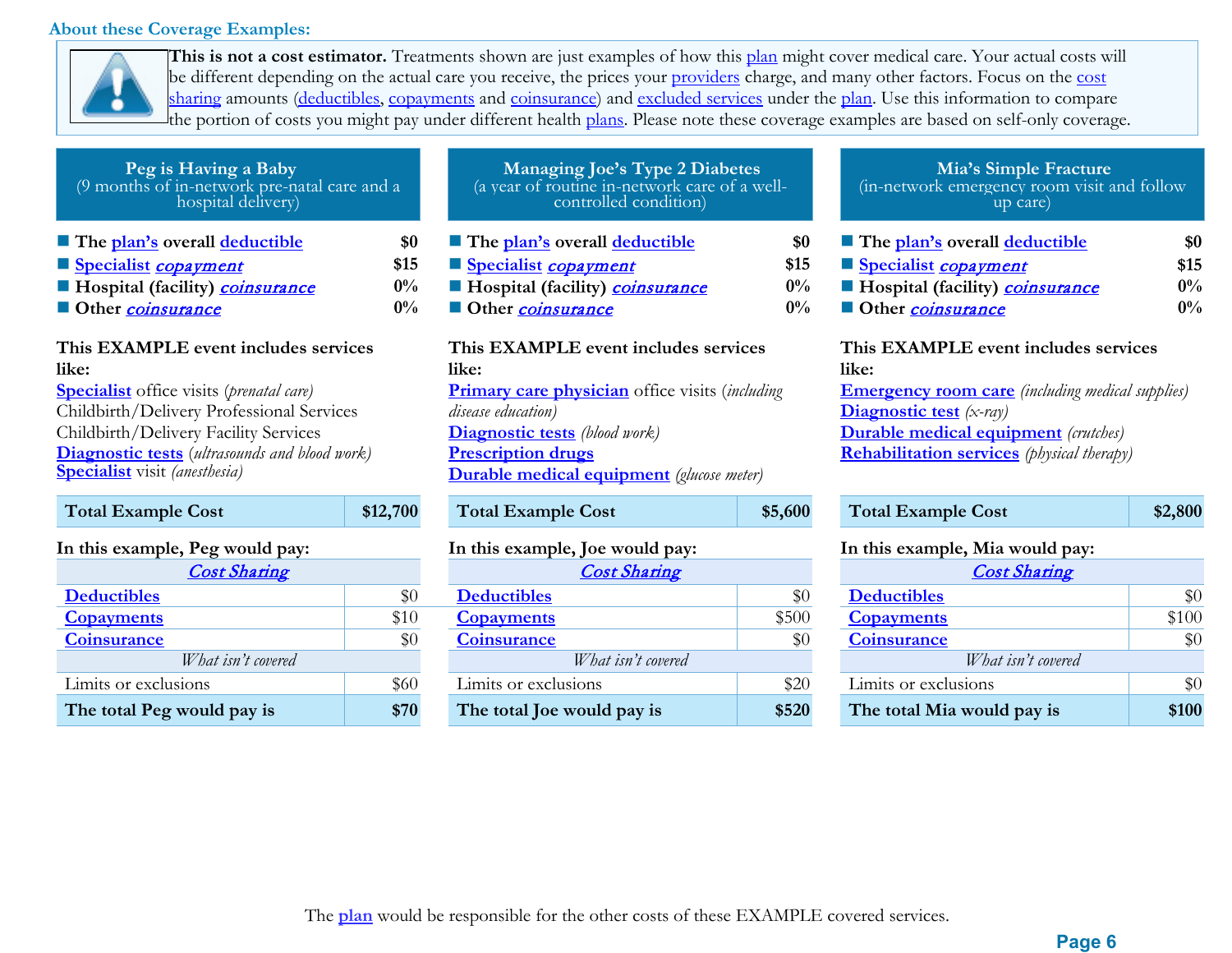### **(TTY/TDD: 711)**

**Albanian (Shqip):** Nëse keni pyetje në lidhje me këtë dokument, keni të drejtë të merrni falas ndihmë dhe informacion në gjuhën tuaj. Për të kontaktuar me një përkthyes, telefononi (844) 235-4455

**Amharic (አማርኛ)፦** ስለዚህ ሰነድ ማንኛውም ጥያቄ ካለዎት በራስዎ ቋንቋ እርዳታ እና ይህን መረጃ በነጻ የማግኘት መብት አለዎት። አስተርጓሚ ለማናገር (844) 235- 4455 ይደውሉ።

Arabic (العربية): إذا كان لديك أي استفسار ات بشأن هذا المستند، فيحق لك الحصول على المساعدة والمعلومات بلغتك دون مقابل للتحدث إلى مترجم، اتصل على 4455-235 (844).

**Armenian (**հայերեն**).** Եթե այս փաստաթղթի հետ կապված հարցեր ունեք, դուք իրավունք ունեք անվճար ստանալ օգնություն և տեղեկատվություն ձեր լեզվով: Թարգմանչի հետ խոսելու համար զանգահարեք հետևյալ հեռախոսահամարով՝ (844) 235-4455:

Bassa (Băsóò Wùdù): M dyi dyi-diè-dè bě bédé bá céè-dè nìà kɛ dyí ní, ɔ mò nì dyí-bèdèìn-dè bé m̀ ké gbo-kpá-kpá kè bỗ kpõ dé m̀ bídí-wùdùǔn bó pídyi. Bé m ké wudu-ziìn-nyò dò gbo wùdù ke, dá (844) 235-4455.

Bengali (বাংলা): যদি এই নথিপত্রের বিষয়ে আপনার কোনো প্রশ্ন খাকে, তাহলে আপনার ভাষায় বিনামূল্য সাওয়ার ও তথ্য পাওয়ার অধিকার আপনার আছে। একজন দোভাষীর সাথে কথা ব্লার জন্য (844) 235-4455 –জে কল করুন।

Burmese **(ပြန်မာ):** ဤစာရွက်စာတမ်းနှင့် ပတ်သက်၍ သင့်တွင် မေးမြန်းလိုသည်များရှိပါက အချက်အလက်များနှင့် အကူအညီကို အခကြေးငွေ ပေးစရာမလိုပဲ သင့်ဘာသာစကားဖြင့် ရယူနိုင်ခွင့် သင့်တွင် ရှိပါသည်။ စကားပြန် တစ်ဦးနှင့် စကားပြောနိုင်ရန် ဖုန် (844) 235-4455 ထို့ ခေါ်ဆိုပါ။

**Chinese (**中文**)**:如果您對本文件有任何疑問,您有權使用您的語言免費獲得協助和資訊。如需與譯員通話,請致電 (844) 235-4455。

Dinka (Dinka): Na non thiëëc në ke de yä thorë, ke yin non lon bë yi kuony ku wer alëu bë geer yic yin ne thon du ke cin wëu tääuë ke piny. Te kor yin ba jam wënë ran ye thok geryic, ke yin col (844) 235-4455.

**Dutch (Nederlands):** Bij vragen over dit document hebt u recht op hulp en informatie in uw taal zonder bijkomende kosten. Als u een tolk wilt spreken, belt u (844) 235-4455.

.<br>Farsi (فارسی): در صورتی که سؤالی پیرامون این سند دارید، این حق را دارید که اطلاعات و کمک را بدون هیچ هزینه ای به زبان مادریتان دریافت کنید. برای گفتگو با یک مترجم شفا هی، با شماره = 4455-235 (844) تماس بگیرید.

French (Français) : Si vous avez des questions sur ce document, vous avez la possibilité d'accéder gratuitement à ces informations et à une aide dans votre langue. Pour parler à un interprète, appelez le (844) 235-4455.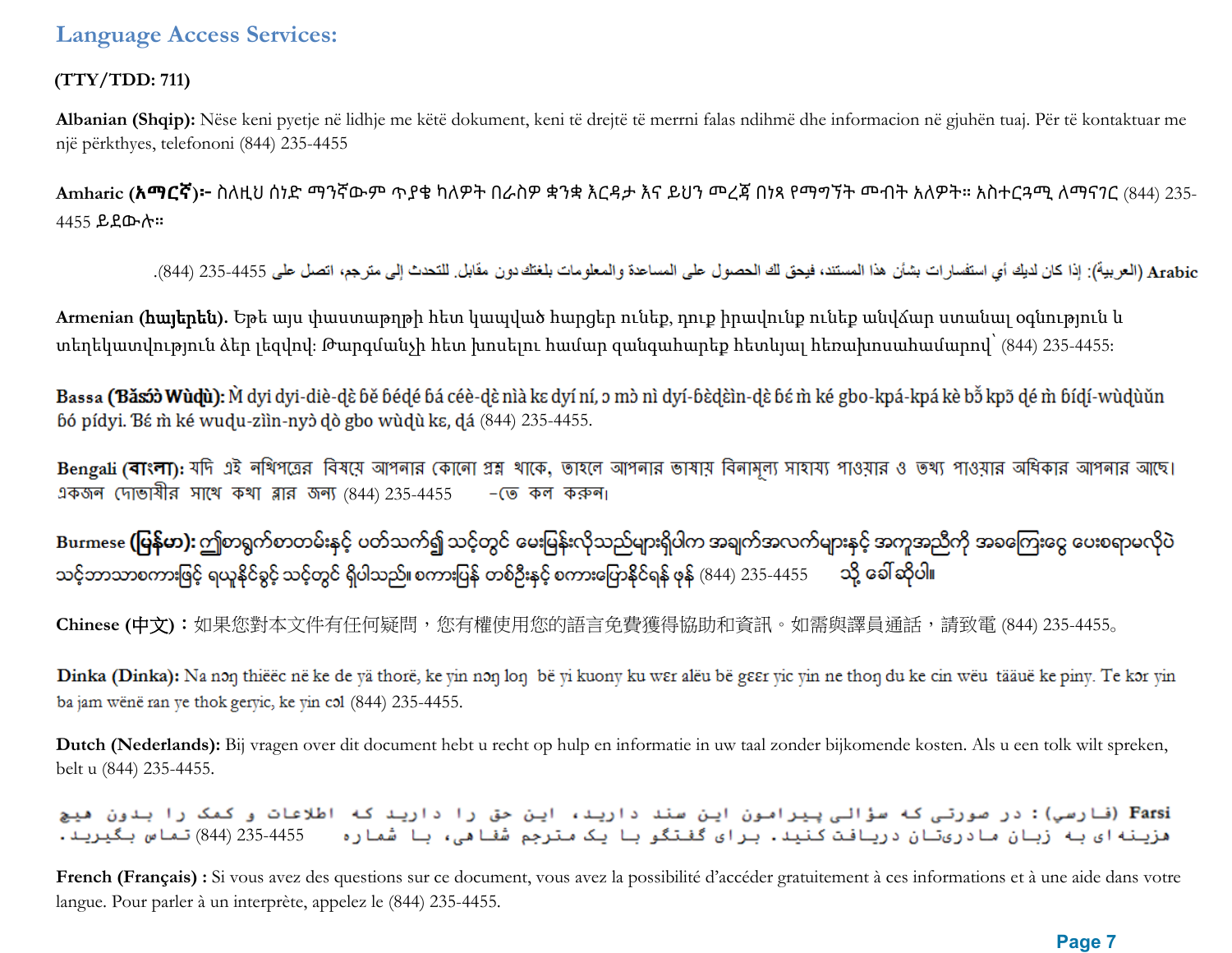**German (Deutsch):** Wenn Sie Fragen zu diesem Dokument haben, haben Sie Anspruch auf kostenfreie Hilfe und Information in Ihrer Sprache. Um mit einem Dolmetscher zu sprechen, bitte wählen Sie (844) 235-4455.

**Greek (Ελληνικά)** Αν έχετε τυχόν απορίες σχετικά με το παρόν έγγραφο, έχετε το δικαίωμα να λάβετε βοήθεια και πληροφορίες στη γλώσσα σας δωρεάν. Για να μιλήσετε με κάποιον διερμηνέα, τηλεφωνήστε στο (844) 235-4455.

## Gujarati (**ગુજરાતી**): જો આ દસ્તાવેજ અંગે આપને કોઈપણ પ્રશ્નો હોય તો, કોઈપણ ખર્ચ વગર આપની ભાષામાં મદદ અને માહિતી મેળવવાનો તમને અધિકાર છે. દુભાિષયા સાથેવાત કરવા માટે, કોલ કરો (844) 235-4455.

**Haitian Creole (Kreyòl Ayisyen):** Si ou gen nenpòt kesyon sou dokiman sa a, ou gen dwa pou jwenn èd ak enfòmasyon nan lang ou gratis. Pou pale ak yon entèprèt, rele (844) 235-4455.

## Hindi (हिंदी): अगर आपके पास इस दस्तावेज़ के बारे में कोई प्रश्न हैं, तो आपको निःशुल्क अपनी भाषा में मदद और जानकारी प्राप्त करने का अधिकार है। दभाषिये से बात करने के लिए, कॉल करें (844) 235-4455

**Hmong (White Hmong):** Yog tias koj muaj lus nug dab tsi ntsig txog daim ntawv no, koj muaj cai tau txais kev pab thiab lus qhia hais ua koj hom lus yam tsim xam tus nqi. Txhawm rau tham nrog tus neeg txhais lus, hu xov tooj rau (844) 235-4455.

**Igbo (Igbo):** Ọ bụr ụ na ị nwere ajụjụ ọ bụla gbasara akwụkwọ a, ị nwere ikike ịnweta enyemaka na ozi n'asụsụ gị na akwụghị ụgwọ ọ bụla. Ka gị na ọkọwa okwu kwuo okwu, kpọọ (844) 235-4455.

**Ilokano (Ilokano):** Nu addaan ka iti aniaman a saludsod panggep iti daytoy a dokumento, adda karbengam a makaala ti tulong ken impormasyon babaen ti lenguahem nga awan ti bayad na. Tapno makatungtong ti maysa nga tagipatarus, awagan ti (844) 235-4455.

**Indonesian (Bahasa Indonesia):** Jika Anda memiliki pertanyaan mengenai dokumen ini, Anda memiliki hak untuk mendapatkan bantuan dan informasi dalam bahasa Anda tanpa biaya. Untuk berbicara dengan interpreter kami, hubungi (844) 235-4455.

**Italian (Italiano):** In caso di eventuali domande sul presente documento, ha il diritto di ricevere assistenza e informazioni nella sua lingua senza alcun costo aggiuntivo. Per parlare con un interprete, chiami il numero (844) 235-4455

Japanese (日本語): この文書についてなにかご不明な点があれば、あなたにはあなたの言語で無料で支援を受け情報を得る権利がありま す。通訳と話すには、(844) 235-4455 にお電話ください。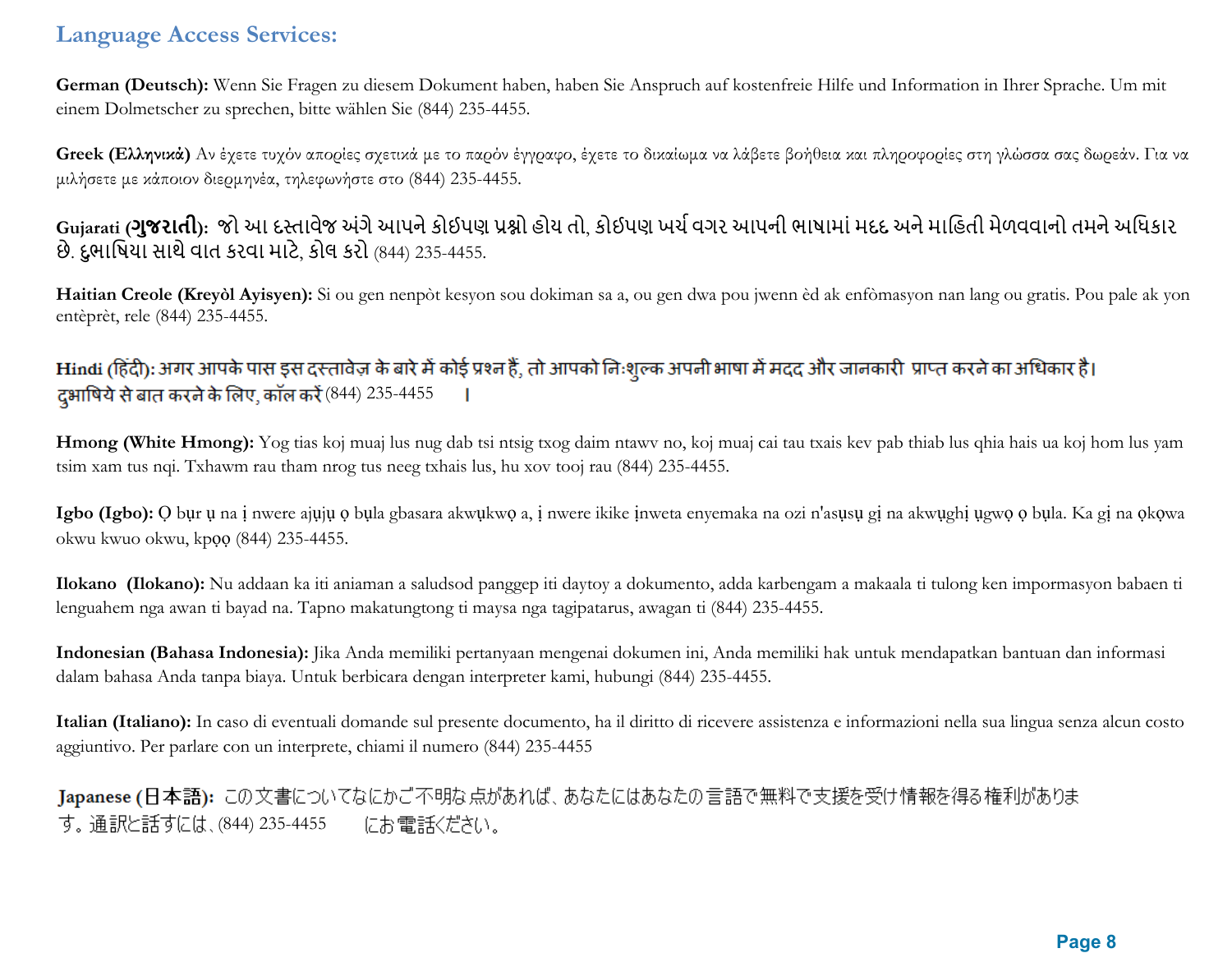Khmer (ខ្មែរ)៖ បើអ្នកមានសំណួរផ្សេងទៀតអំពីឯកសារនេះ អ្នកមានសិទ្ធិទទួលជំនួយនិងព័ត៌មានជាភាសារបស់អ្នកដោយឥតគិតថ្លៃ។ (844) 235-4455 ٩

**Kirundi (Kirundi):** Ugize ikibazo ico arico cose kuri iyi nyandiko, ufise uburenganzira bwo kuronka ubufasha mu rurimi rwawe ata giciro. Kugira uvugishe umusemuzi, akura (844) 235-4455.

**Korean (한국어):** 본 문서에 대해 어떠한 문의사항이라도 있을 경우, 귀하에게는 귀하가 사용하는 언어로 무료 도움 및 정보를 얻을 권리가 있습니다. 통역사와 이야기하려면 (844) 235-4455 로 문의하십시오.

Lao (ພາສາລາວ): ຖ້າທ່ານມີຄຳຖາມໃດໆກ່ຽວກັບເອກະສານນີ້, ທ່ານມີສິດໄດ້ຮັບຄວາມຊ່ວຍເຫຼືອ ແລະ ຂໍ້ມູນເປັນພາສາຂອງທ່ານໂດຍບໍ່ເສຍຄ່າ.  $c$ ພື່ອໂອ້ລົມກັບລ່າມແປພາສາ, ໃຫ້ໂທຫາ  $(844)$  235-4455.

Navajo (Diné): Díí naaltsoos biká'ígíí lahgo bína'ídílkidgo ná bohónéedzá dóó bee ahóót'i' t'áá ni nizaad k'ehji bee nil hodoonih t'áadoo bááh ílínígóó. Ata' halne'ígíi ła' bich'i' hadeesdzih nínízingo koji' hodíilnih (844) 235-4455.

Nepali (नेपाली): यदि यो कागजातबारे तपाईँसँग केही प्रश्नहरू छन् भने, आफ्नै भाषामा निःशुल्क सहयोग तथा जानकारी प्राप्त गर्न पाउने हक तपाईँसँग छ। दोभाषेसँग कुरा गर्नका लागि, यहाँ कल गर्नुहोस् (844) 235-4455

**Oromo (Oromifaa):** Sanadi kanaa wajiin walqabaate gaffi kamiyuu yoo qabduu tanaan, Gargaarsa argachuu fi odeeffanoo afaan ketiin kaffaltii alla argachuuf mirgaa qabdaa. Turjumaana dubaachuuf, (844) 235-4455 bilbilla.

**Pennsylvania Dutch (Deitsch):** Wann du Frooge iwwer selle Document hoscht, du hoscht die Recht um Helfe un Information zu griege in dei Schprooch mitaus Koscht. Um mit en Iwwersetze zu schwetze, ruff (844) 235-4455 aa.

**Polish (polski):** W przypadku jakichkolwiek pytań związanych z niniejszym dokumentem masz prawo do bezpłatnego uzyskania pomocy oraz informacji w swoim języku. Aby porozmawiać z tłumaczem, zadzwoń pod numer (844) 235-4455.

Portuguese (Português): Se tiver quaisquer dúvidas acerca deste documento, tem o direito de solicitar ajuda e informações no seu idioma, sem qualquer custo. Para falar com um intérprete, ligue para (844) 235-4455.

# Punjabi (ਪੰਜਾਬੀ): ਜੇ ਤੁਹਾਡੇ ਇਸ ਦਸਤਾਵੇਜ਼ ਬਾਰੇ ਕੋਈ ਸਵਾਲ ਹੁੰਦੇ ਹਨ ਤਾਂ ਤੁਹਾਡੇ ਕੋਲ ਮੁਫ਼ਤ ਵਿੱਚ ਆਪਣੀ ਭਾਸ਼ਾ ਵਿੱਚ ਮਦਦ ਅਤੇ ਜਾਣਕਾਰੀ ਪ੍ਰਾਪਤ ਕਰਨ ਦਾ ਅਧਿਕਾਰ ਹੁੰਦਾ ਹੈ। ਇੱਕ ਦੁਭਾਸ਼ੀਏ ਨਾਲ ਗੱਲ ਕਰਨ ਲਈ, (844) 235-4455 ਤੇ ਕਾਲ ਕਰੋ।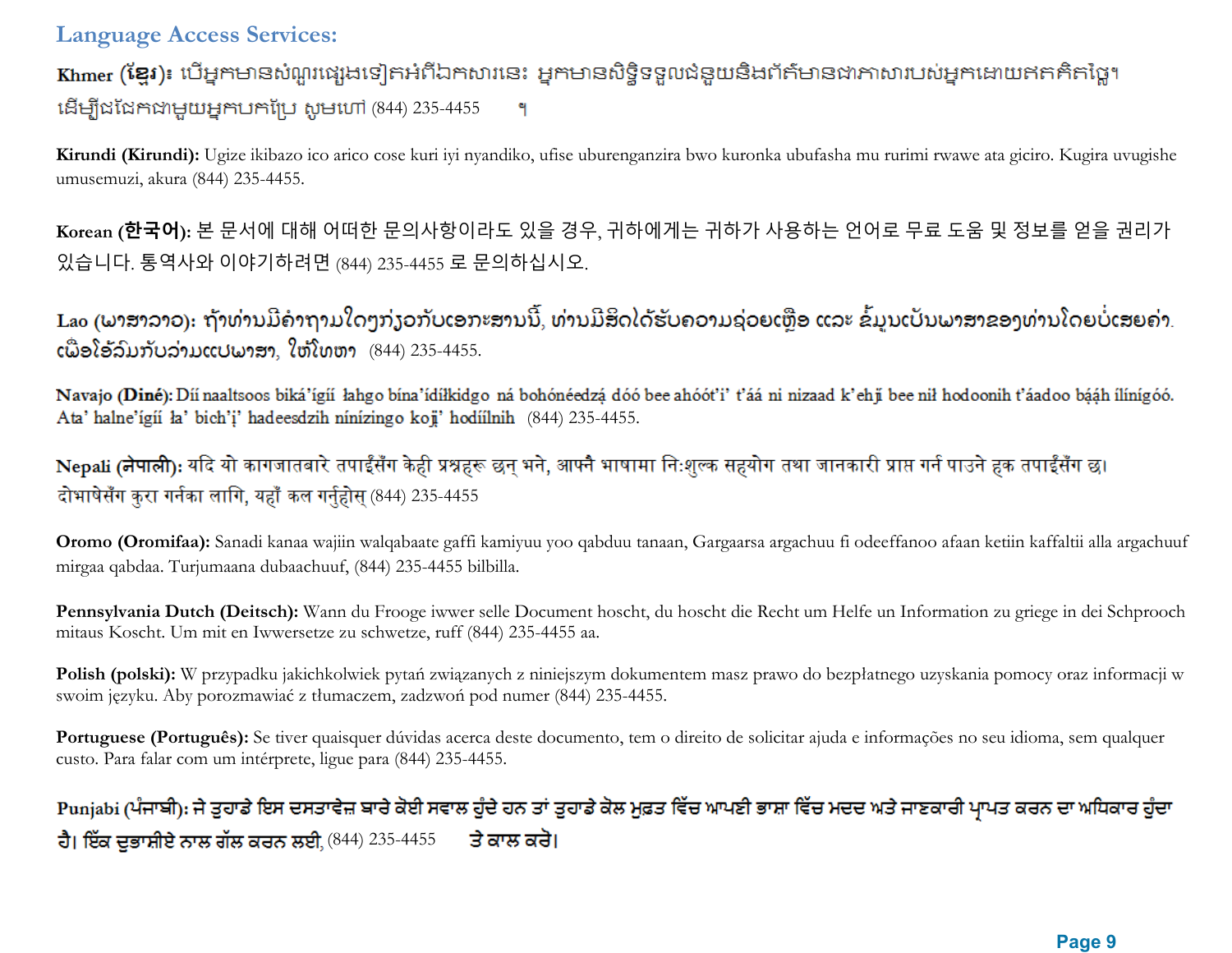Romanian (Română): Dacă aveți întrebări referitoare la acest document, aveți dreptul să primiți ajutor și informații în limba dumneavoastră în mod gratuit. Pentru a vă adresa unui interpret, contactați telefonic (844) 235-4455.

Russian (Русский): если у вас есть какие-либо вопросы в отношении данного документа, вы имеете право на бесплатное получение помощи и информации на вашем языке. Чтобы связаться с устным переводчиком, позвоните по тел. (844) 235-4455.

**Samoan (Samoa):** Afai e iai ni ou fesili e uiga i lenei tusi, e iai lou 'aia e maua se fesoasoani ma faamatalaga i lou lava gagana e aunoa ma se totogi. Ina ia talanoa i se tagata faaliliu, vili (844) 235-4455.

**Serbian (Srpski):** Ukoliko imate bilo kakvih pitanja u vezi sa ovim dokumentom, imate pravo da dobijete pomoć i informacije na vašem jeziku bez ikakvih troškova. Za razgovor sa prevodiocem, pozovite (844) 235-4455.

**Spanish (Español):** Si tiene preguntas acerca de este documento, tiene derecho a recibir ayuda e información en su idioma, sin costos. Para hablar con un intérprete, llame al (844) 235-4455.

**Tagalog (Tagalog):** Kung mayroon kang anumang katanungan tungkol sa dokumentong ito, may karapatan kang humingi ng tulong at impormasyon sa iyong wika nang walang bayad. Makipag-usap sa isang tagapagpaliwanag, tawagan ang (844) 235-4455.

### ้ Thai (**ไทย**): หากท่านมีคำถามใดๆ เกี่ยวกับเอกสารฉบับนี้ ท่านมีสิทธิ์ที่จะได*้*รับความช่วยเหลือและข้อมลในภาษาของท่านโดยไม่มีค่าใช้จ่าย โดยโทร  $(844)$  235-4455 เพื่อพูดคุยกับล่าม

Ukrainian (Українська): якщо у вас виникають запитання з приводу цього документа, ви маєте право безкоштовно отримати допомогу й інформацію вашою рідною мовою. Щоб отримати послуги перекладача, зателефонуйте за номером: (844) 235-4455.

Urdu (اردو): اگر اس دستاویز کے بارے میں آپ کا کوئی سوال ہے، تو آپ کو مدد اور اپنی زبان میں مفت معلومات حاصل کرنے کا حق حاصل ہے۔ کسی مترجم سے بات کرنے کے <sup>لئے،</sup> 235-4455 (844) پر کال کریں۔

**Vietnamese (Tiếng Việt):** Nếu quý vị có bất kỳ thắc mắc nào về tài liệu này, quý vị có quyền nhận sự trợ giúp và thông tin bằng ngôn ngữ của quý vị hoàn toàn miễn phí. Để trao đổi với một thông dịch viên, hãy gọi (844) 235-4455.

### (אידיש): אויב איר האט שאלות וועגן דעם דאקומענט, האט איר די רעכט צו באקומען דעם אינפארמאציע אין אייער שפראך אהן קיין פרייז. צו רעדן צו (Yiddish) .(844) אן איבערזעצער, רופט 235-4455

Yoruba (Yorubá): Tí o bá ní èyíkéyň ibèrè nípa àkosíle vň, o ní eto láti gba irànwo àti iwífún ní èdè re lofee. Bá wa ògbufo kan soro, pe (844) 235-4455.